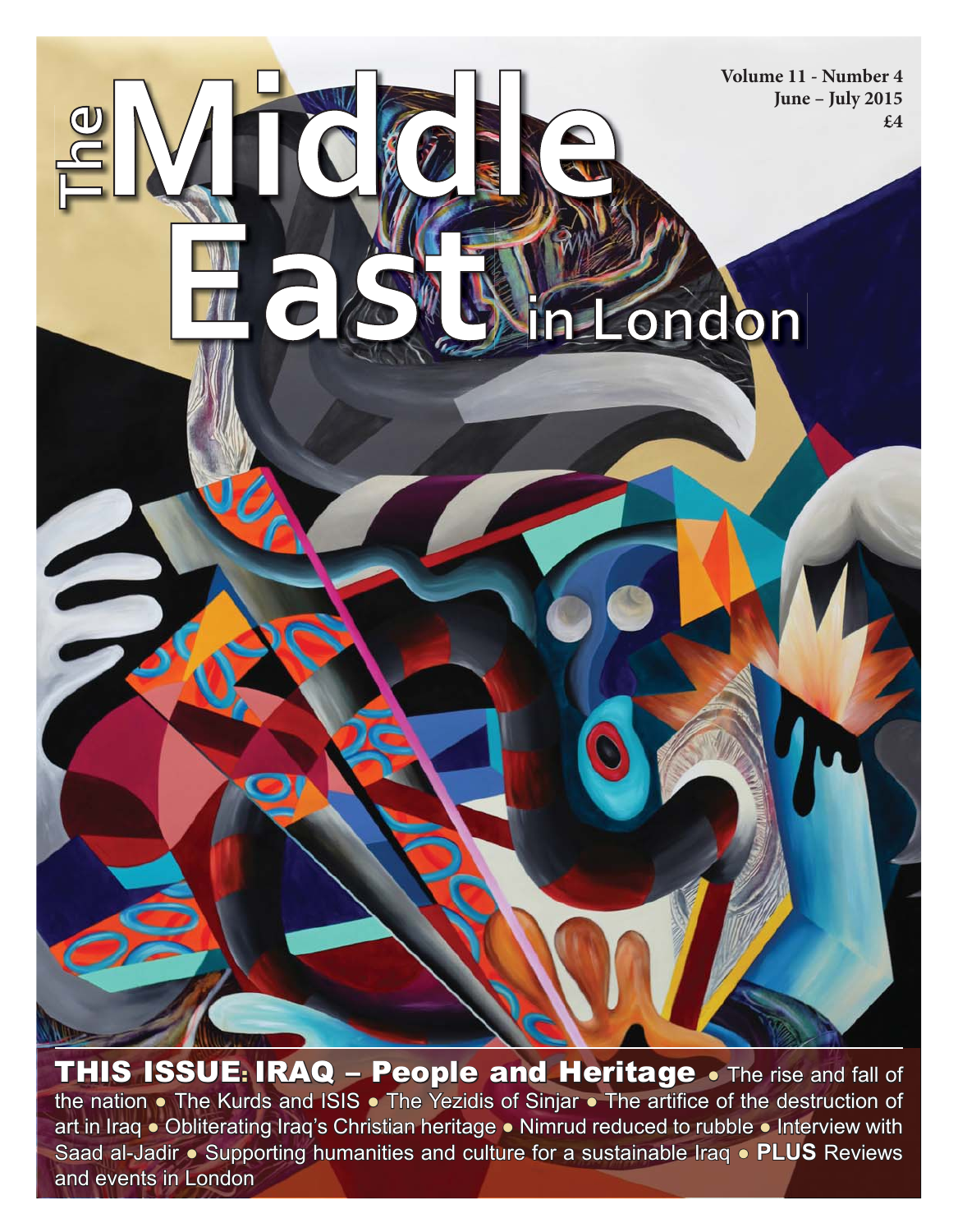

**Athier,** *Man Of War VIII***. 175 X 190. Acrylic on canvas Courtesy of Ayyam Gallery © Athier**

#### Volume 11 - Number 4

**June – July 2015**

#### **Editorial Board** Professor Nadje Al-Ali

*SOAS*

Dr Hadi Enayat *AKU*

Ms Narguess Farzad *SOAS*

Mrs Nevsal Hughes *Association of European Journalists*

Dr George Joffé<br>*Cambridge University* 

Ms Janet Rady *Janet Rady Fine Art*

Mr Barnaby Rogerson Ms Sarah Searight *British Foundation for the Study* 

*of Arabia* Dr Kathryn Spellman-Poots *AKU and LMEI*

> Dr Sarah Stewart *SOAS*

Mrs Ionis Thompson *Saudi-British Society and BFSA*

> Dr Shelagh Weir *Independent Researcher* Professor Sami Zubaida

# *Birkbeck College*

**Coordinating Editor**

Megan Wang

**Listings**

Vincenzo Paci **Designer**

Shahla Geramipour

The Middle East in London is published five times a year by the London Middle East Institute at SOAS

#### **Publisher and Editorial Office**

The London Middle East Institute SOAS University of London MBI Al Jaber Building, 21 Russell Square, London WC1B 5EA United Kingdom

> T: +44 (0)20 7898 4490 F: +44 (0)20 7898 4329 E: lmei@soas.ac.uk www.soas.ac.uk/lmei/

ISSN 1743-7598

# **EMiddle East** in London

# **About the London Middle East Institute (LMEI)**

The London Middle East Institute (LMEI) draws upon the resources of London and SOAS to provide teaching, training, research, publication, consultancy, outreach and other services related to the Middle East. It serves as a neutral forum for Middle East studies broadly defined and helps to create links between individuals and institutions with academic, commercial, diplomatic, media or other specialisations.

With its own professional staff of Middle East experts, the LMEI is further strengthened by its academic membership – the largest concentration of Middle East expertise in any institution in Europe. The LMEI also has access to the SOAS Library, which houses over 150,000 volumes dealing with all aspects of the Middle East. LMEI's Advisory Council is the driving force behind the Institute's fundraising programme, for which it takes primary responsibility. It seeks support for the LMEI generally and for specific components of its programme of activities.

LMEI is a Registered Charity wholly owned by SOAS, University of London (Charity Registration Number: 1103017).

# **Mission Statement:**

The aim of the LMEI, through education and research, is to promote knowledge of all aspects of the Middle *East including its complexities, problems, achievements and assets, both among the general public and with those who have a special interest in the region. In this task it builds on two essential assets. First, it is based in London, a city which has unrivalled contemporary and historical connections and communications with the Middle East including political, social, cultural, commercial and educational aspects. Secondly, the LMEI is at SOAS, the only tertiary educational institution in the world whose explicit purpose is to provide education and scholarship on the whole Middle East from prehistory until today.*

# **LMEI Staff:**

**Director** Dr Hassan Hakimian **Executive Officer** Louise Hosking **Events and Magazine Coordinator** Vincenzo Paci **Administrative Assistant** Valentina Zanardi

# **Disclaimer:**

Opinions and views expressed in the Middle East in London are, unless otherwise stated, personal views of authors and do not reflect the views of their organisations nor those of the LMEI and the MEL's Editorial Board. Although all advertising in the magazine is carefully vetted prior to publication, the LMEI does not accept responsibility for the accuracy of claims made by advertisers.

# **Subscriptions: ubscriptions:**

To subscribe to *The Middle East in London*, please visit: www.soas.ac.uk/lmei/affiliation/

# **Letters to the Editor:**

Please send your letters to the editor at the LMEI address provided (see left panel) or email lmei@soas.ac.uk

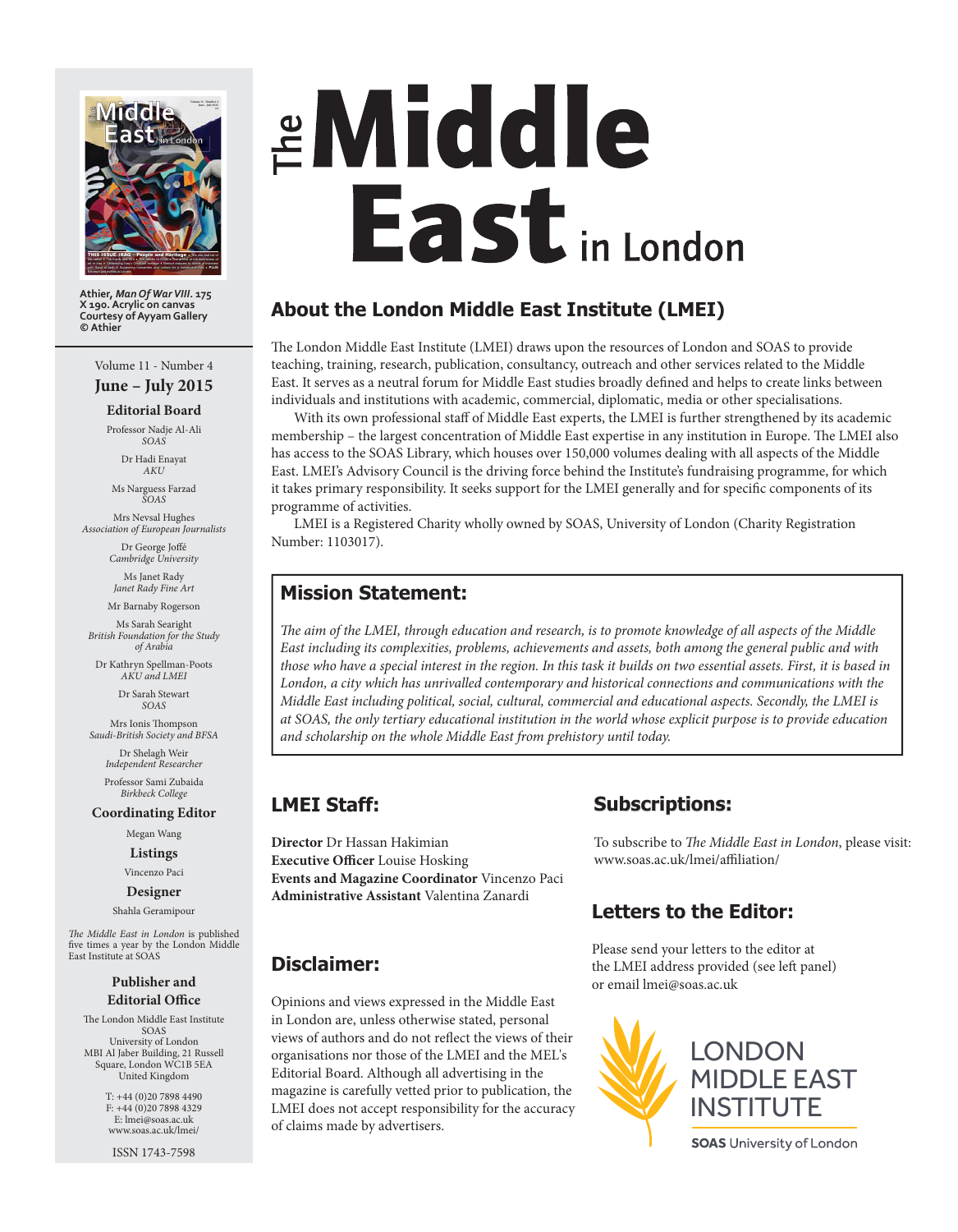



**LONDON MIDDLE EAST** INSTITUTE **SOAS University of London** 

#### **LMEI Board of Trustees**

Professor Paul Webley (Chair) *Director, SOAS*

Professor Richard Black, *SOAS* Dr John Curtis *Iran Heritage Foundation* Sir Vincent Fean

Professor Ben Fortna, *SOAS*

Mr Alan Jenkins

Dr Karima Laachir, *SOAS*

Dr Dina Matar, *SOAS* Dr Barbara Zollner *Birkbeck College*

#### **LMEI Advisory Council**

Lady Barbara Judge (Chair) Professor Muhammad A. S. Abdel Haleem *Near and Middle East Department, SOAS*

H E Khalid Al-Duwaisan GVCO *Ambassador, Embassy of the State of Kuwait* Mrs Haifa Al Kaylani

*Arab International Women's Forum* Dr Khalid Bin Mohammed Al Khalifa

*President, University College of Bahrain*

Professor Tony Allan *King's College and SOAS*

Dr Alanoud Alsharekh *Senior Fellow for Regional Politics, IISS*

> Mr Farad Azima *NetScientific Plc*

Dr Noel Brehony *MENAS Associates Ltd.*

Professor Magdy Ishak Hanna *British Egyptian Society*

HE Mr Mazen Kemal Homoud *Ambassador, Embassy of the Hashemite Kingdom of Jordan*

**Founding Patron and Donor of the LMEI**

Sheikh Mohamed Bin Issa Al Jaber *MBI Al Jaber Foundation*

#### 4 **EDITORIAL**

5 **INSIGHT Iraq: the rise and fall of the nation** *Sami Zubaida*

7 **IRAQ The Kurds and ISIS** *Hamit Bozarslan*

**The Yezidis of Sinjar: the af ermath of catastrophe**  *Christine Allison*

# 11

 $\mathbf Q$ 

**The artifice of the destruction of art in Iraq** *Charles Tripp*

# 13

**Obliterating Iraq's Christian heritage** *Erica C D Hunter*

# 15

**Nimrud reduced to rubble** *John Curtis*

17 **Mosul's music and rich cultural heritage** *Nadje Al-Ali*

# 19

**Pasts and futures entwined: supporting humanities and culture for a sustainable Iraq** *Eleanor Robson*

# 21

# **REVIEWS BOOKS**

**The Rise of Islamic State: ISIS and the New Sunni Revolution**  *Barnaby Rogerson*

# 22

**Contemporary Art from the Middle East: Regional Interactions with Global Art Discourse**  *Pamela Karimi*

# 23 **BOOKS IN BRIEF**

24 **OBITUARY Leila Ingrams (1940-2015)** T *anos Petouris*

25 **EVENTS IN LONDON**

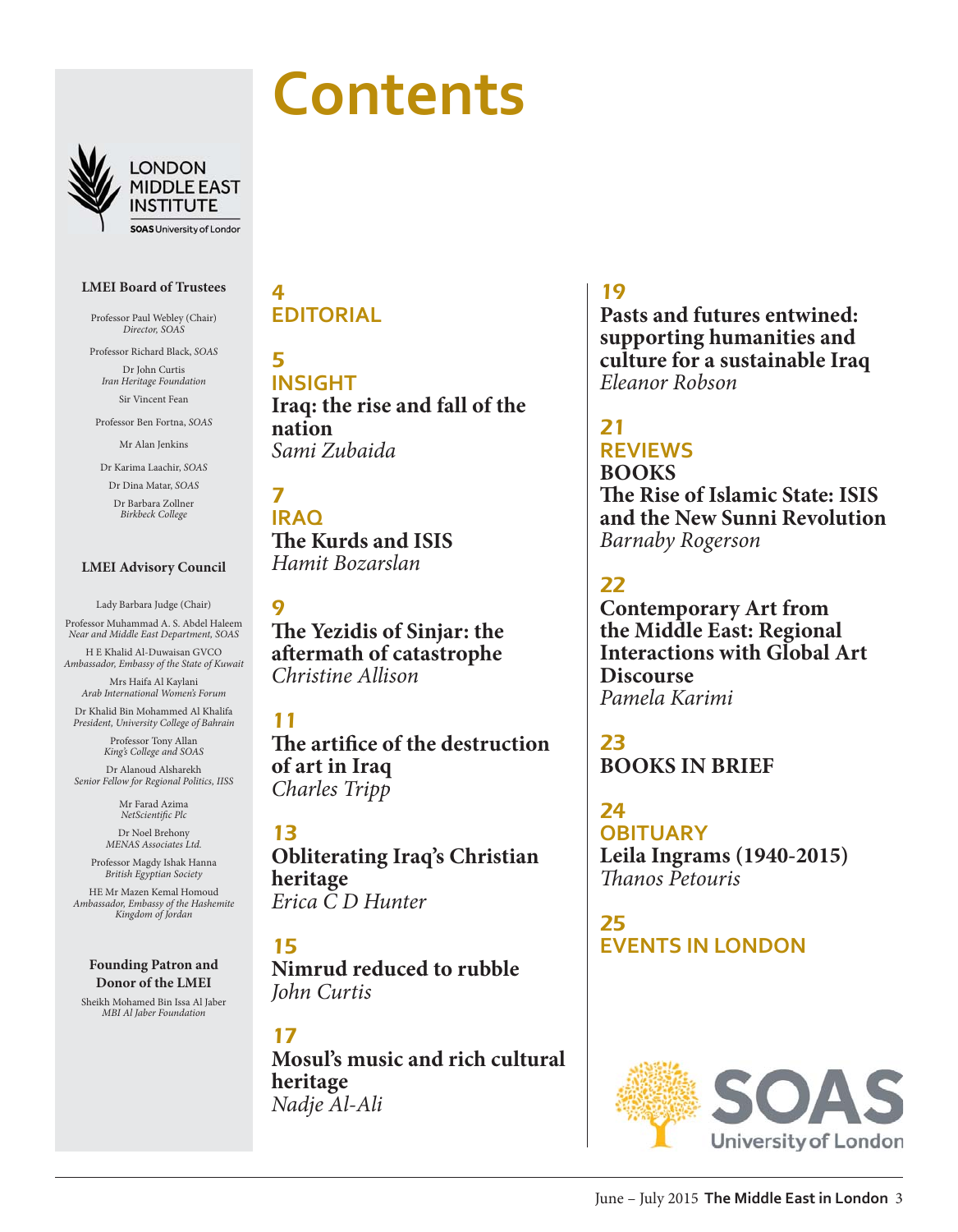*Eleanor Robson* **details the work of the British Institute for the Study of Iraq**

# **Pasts and futures entwined: supporting humanities and upporting culture for a sustainable Iraq ulture Iraq**



Since the summer of 2014, ISIS has<br>been bombarding the world with<br>destruction of religious and cultural heritage ince the summer of 2014, ISIS has been bombarding the world with brutal images of mass murder and the in northern Iraq. Christian churches, Yezidi shrines, Shi'a mosques, museums, libraries and archaeological sites have all been targets. ISIS knows very well that culture is the glue that holds communities together and that by wiping out the buildings at the heart of communities it is effectively wiping out their ability to remain intact. How can we in London help Iraq resist this systematic erosion of human and cultural diversity?

Cultural and scientific organisations all over the world, from UNESCO to the American Association for the Advancement of Science, have recently been encouraging research on northern Iraq's built heritage: what has been destroyed, what can and should be salvaged? While it will be a challenge to restore and replace the lost mosques, churches, shrines and

**Dr Nabeel Nooruldeen Hussein, Iraqi Visiting Scholar sponsored by the BISI. Photograph by Lauren Mulvee**

archaeological remains, it will be even harder to knit together the fragile remnants of communities that have been badly traumatised by war after war in recent decades. Yet the two projects must go hand in hand, for it is individuals and communities who create culture and who use, enjoy and make meaning from their built environment.

Over the past decade the highest priorities in Iraqi educational reform have understandably been on sciences, technology, medicine and business – the subjects most urgently needed and most directly geared to enabling Iraq's economic recovery. But it is becoming increasingly apparent that the country's social and political development has not been keeping pace. Widening the focus of educational priorities to include humanities and culture can help to rebuild Iraq in many direct and indirect ways.

Even in the UK, we are only just starting to acknowledge and quantify the skills and benefits that humanities-educated students bring to the workforce. Maybe because the humanities are so well embedded in our own society, they are barely visible as distinct elements of the economic and cultural landscape. But we cannot assume that they will flourish through neglect. And if they need to be nurtured in the UK then it is even more critical that we help foster them in the much more fragile political environment of contemporary Iraq.

The British Institute for the Study of Iraq

*Culture is the glue that holds communities together; wiping out the buildings at the heart of communities is effectively wiping out their ability to remain intact*